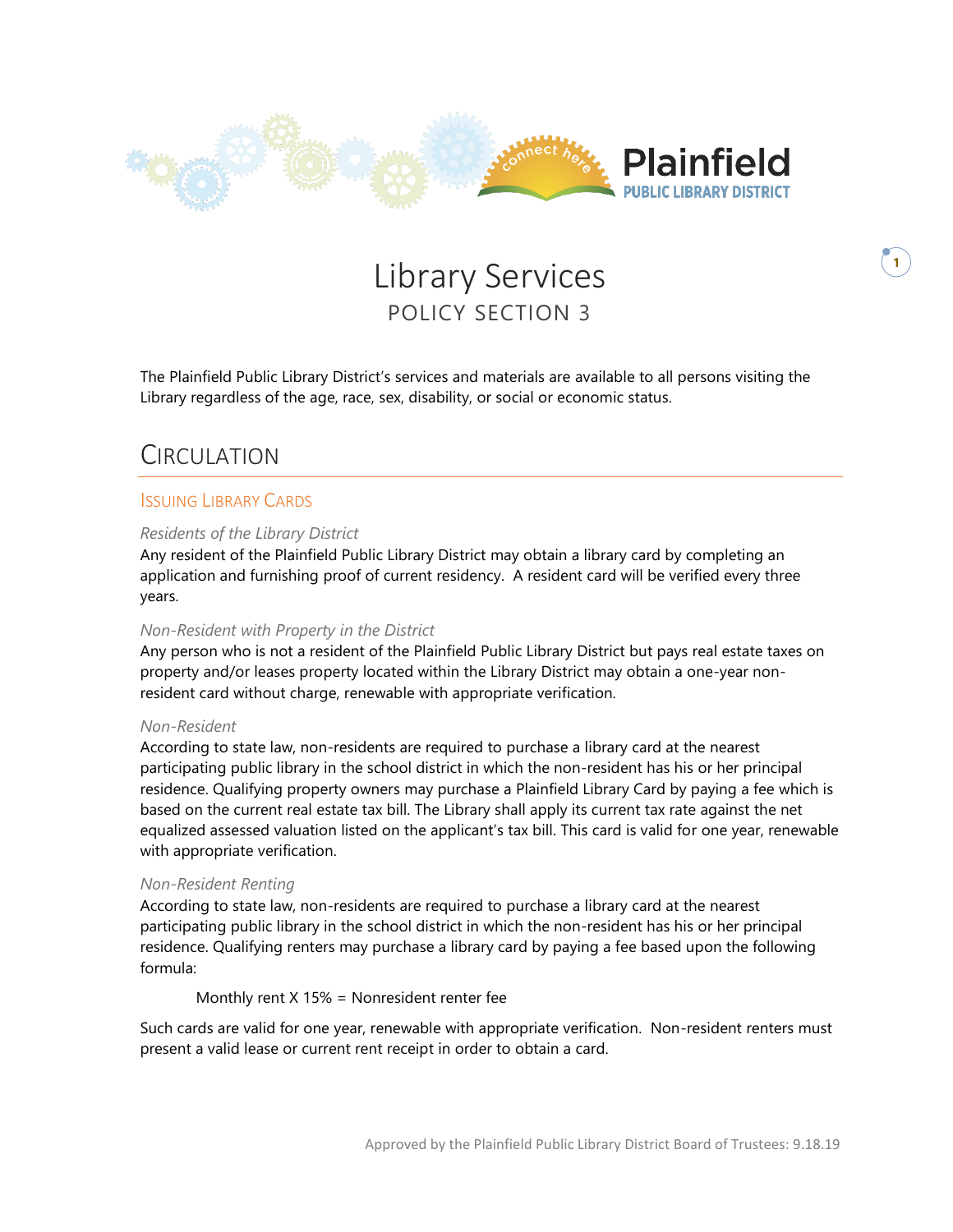#### *Reciprocal Borrower*

Any person holding a valid library card from a library participating in the "Illinois Reciprocal Borrowing Program" will be granted reciprocal borrowing privileges*.* 

#### *Business Cards*

Any corporation, partnership, church, or sole proprietorship owning or renting a place of business within the geographic boundaries of the Plainfield Public Library District is eligible for an annual renewable library card.

#### *Temporary Visitors Library Card*

Temporary and unsheltered visitors may obtain a library card by completing an application and providing an ID. The card allows a two item checkout (no devices), access to the computers, and local use only. No holds can be placed. The card is renewable annually.

#### CONFIDENTIALITY OF LIBRARY RECORDS

The Plainfield Public Library District abides by Illinois Law which states that the records of patron transactions and the identity of registered library patrons is confidential material. The Library does not make available the records of patron transactions to any party except in compliance with the law. The Library does not make available lists of registered library patrons except in compliance with the law.

In the State of Illinois, Public Act 95-0040 (Appendix 3A) created an exception to the requirement for a court order if ALL of the following conditions are met:

- The information is requested by a sworn law enforcement officer who states that it is impractical to get a court order as a result of an emergency situation
- The law enforcement officer states that there is probable cause to believe that there is imminent danger that someone will be physically harmed
- The information requested is limited to only identifying a suspect, witness or victim of a crime, and
- The information does not include any registration or circulation records that would indicate materials borrowed, resources reviewed or services used at the library

Public Act 95-0040 also provides that "If requested to do so by the library, the requesting law enforcement officer must sign a form acknowledging the receipt of the information. A library providing the information may seek subsequent judicial review to assess compliance with this Section." (Appendix 3B)

The legal custodian of records for the Plainfield Public Library District is the Library Director. As the legal custodian of records, the Library Director is the person responsible for responding to any request for library records or information about a library user.

The Library Director may designate one or more library employees to serve as persons responsible for responding to any request for library records or information about a library user when the Library Director is absent or unavailable.

No library employee may release library records or reveal information about a library user to any third party or law enforcement agent unless authorized to do so by the Library Director or the Library Director's designated alternate.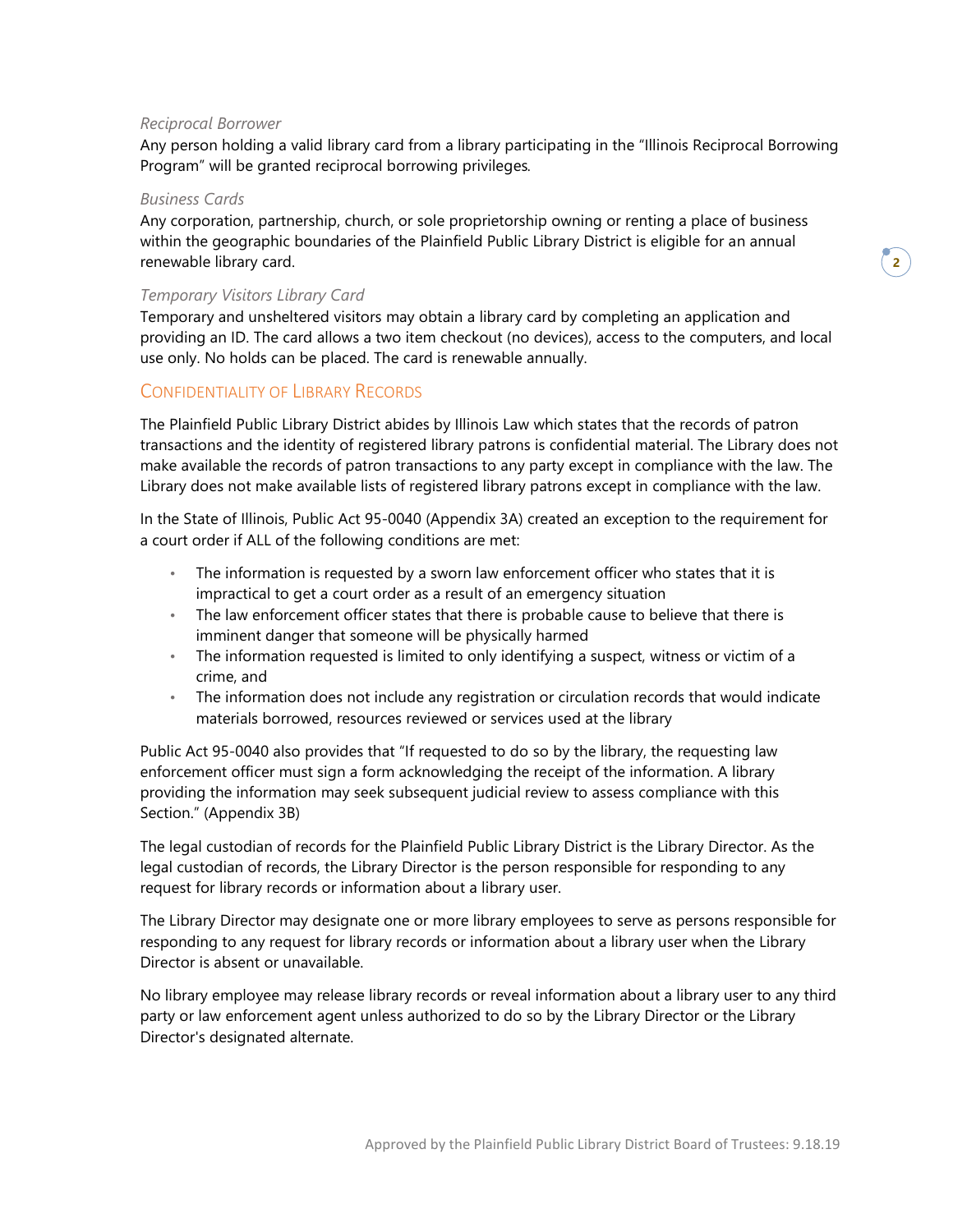## LENDING OF MATERIAL

The Plainfield Public Library District circulates materials in a variety of formats. Library materials shall circulate according to the schedule contained in Loan Rules and Fines (Appendix 3C).

The Plainfield Public Library District issues a card to a named individual. That individual, or parent/guardian if the individual is under 18, shall be held accountable for any and all items checked out on that card.

Library patrons may checkout materials without presenting a library card if they have a current photo ID.

### RENEWAL OF MATERIAL

Most circulating items, with the exception of items on hold, may be renewed twice. Items are renewable in person, by phone or electronically.

### OVERDUE MATERIAL

Patrons are responsible for the return of all materials borrowed.

Patrons with overdue materials may have borrowing privileges suspended until the materials are returned and all charges paid.

### FINES AND FEES

The Plainfield Public Library District has established a schedule for lost or damaged items, fines for overdue materials and fees for other services provided by the Plainfield Public Library District. (Appendices 3C and 3D).

- Fines will not exceed the cost of the overdue item.
- Patrons with unpaid fines in the amount of \$10.00 or more will have borrowing privileges suspended until fines are paid under the threshold.
- All cardholders residing in the same household who incur fines totaling \$50.00 or more will have library privileges suspended.
- A charge will be applied to a patron's account for any NSF check returned to the Library. Borrowing privileges will be suspended pending payment of the check amount plus the NSF fee paid by cash, credit card or certified check.

## LOST OR DAMAGED MATERIAL

Materials borrowed are the responsibility of the library patron. Item cost is the responsibility of any patron who borrows and loses or damages any library material. In the case of children under the age of 18, it is the parents' responsibility to pay for lost or damaged items. (Appendix 3D).

- The cost of the item will be determined by the Library.
- Patrons cannot replace a lost or damaged item in lieu of payment.
- If a patron pays for a damaged item, the patron may keep the item.
- Payments made for a lost item are non-refundable.
- Missing or lost items on a patron library card will be renewed while the patron and library staff continue to search for the item. If the item does not belong to the Plainfield Library, the owning library will be contacted and the patron must follow the owning library's policy.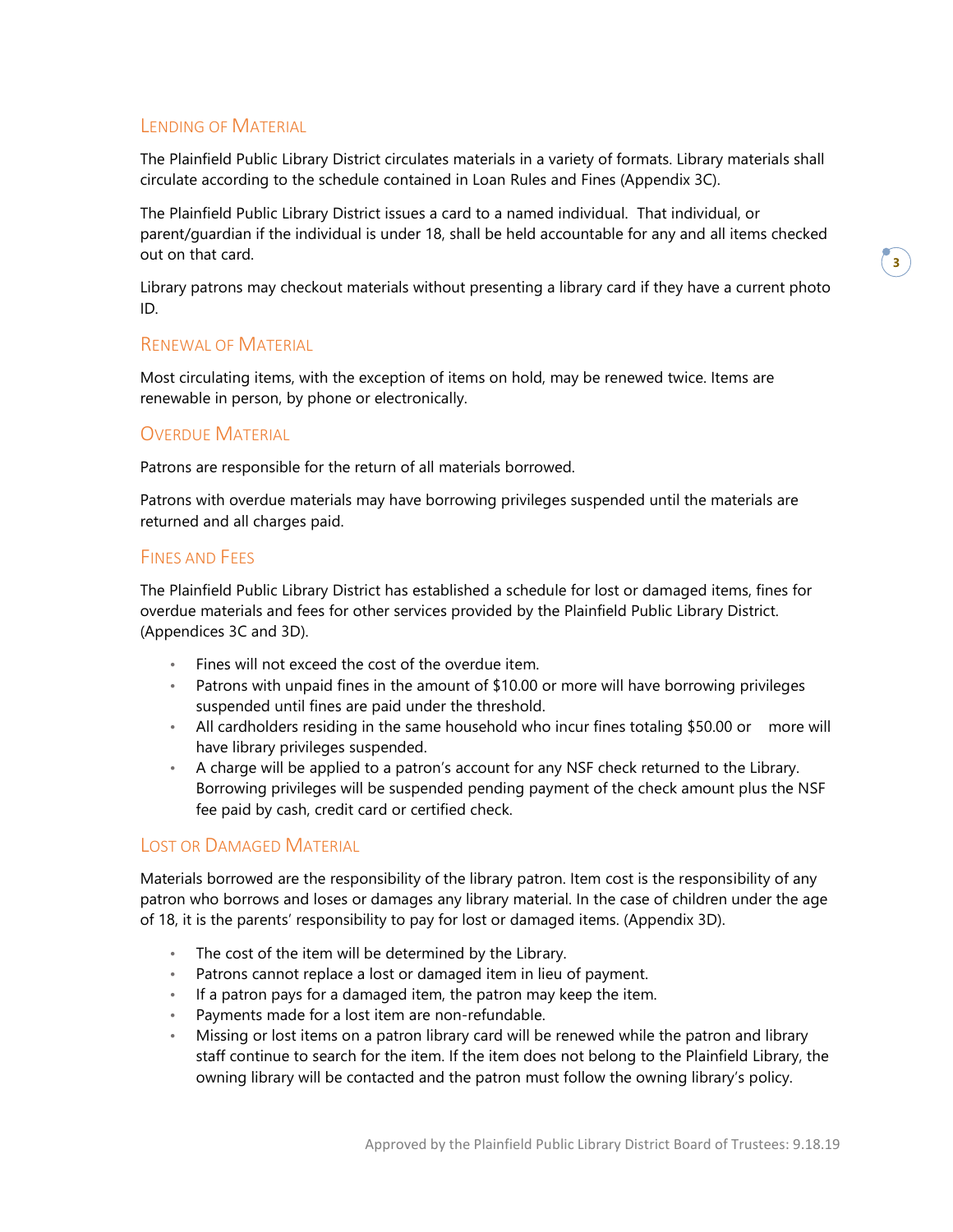## INTERLIBRARY LOANS

The purpose of Interlibrary Loan is to obtain materials not available in our Library from other libraries and to provide materials from our collections to other libraries.

Interlibrary Loan is a service available to all Plainfield Public Library District cardholders, non-resident cardholders and reciprocal borrowers, as long as the patron is in good standing (i.e., no delinquent charges or overdue items).

The lending library may impose restrictions on materials lent, including in-library use only or no photocopying.

Turnaround time for requested items varies, depending on the availability of the material, the location of the lending library and delivery method. The Library is unable to accommodate rush or urgent requests.

Out-of-system Interlibrary Loan items may only be renewed provided the lending library allows renewals.

The Library will attempt to borrow requested materials available within the continental United States.

### HOME DELIVERY SERVICES

The Library's Home Delivery Program supplies books, movies, audiobooks and more to individuals in their homes who are unable to visit the library themselves, typically due to an ongoing physical condition, illness, advanced age or other qualifying condition. This service is also available to those within assisted living and retirement homes as well as healthcare and adult day care facilities within the Plainfield Library District boundaries. This service is limited to Plainfield Public Library District cardholders.

# **REFERENCE**

Reference questions that cannot be answered with onsite resources are referred to another agency. Such referrals are verified and/or mediated by library staff.

Research and instruction on specialized topics is offered based upon staff knowledge and availability, and is scheduled as one-on-one sessions.

The needs of the library users are treated with respect. Staff treat all questions with equal regard. Names of users and the transactions that occur between users and the reference staff are confidential and not discussed outside a professional context.

In the instance of legal, medical, investment or tax reference questions, the staff may only guide the patron to the material available on the topic of interest. Staff may not evaluate or interpret the information provided, nor define the meaning of terms, offer investment advice, select income tax forms or serve as a surrogate for a professional in any of the fields listed above. Patrons needing assistance beyond the materials and guidance provided will be advised to consult with a professional from the above listed fields for additional information or advice.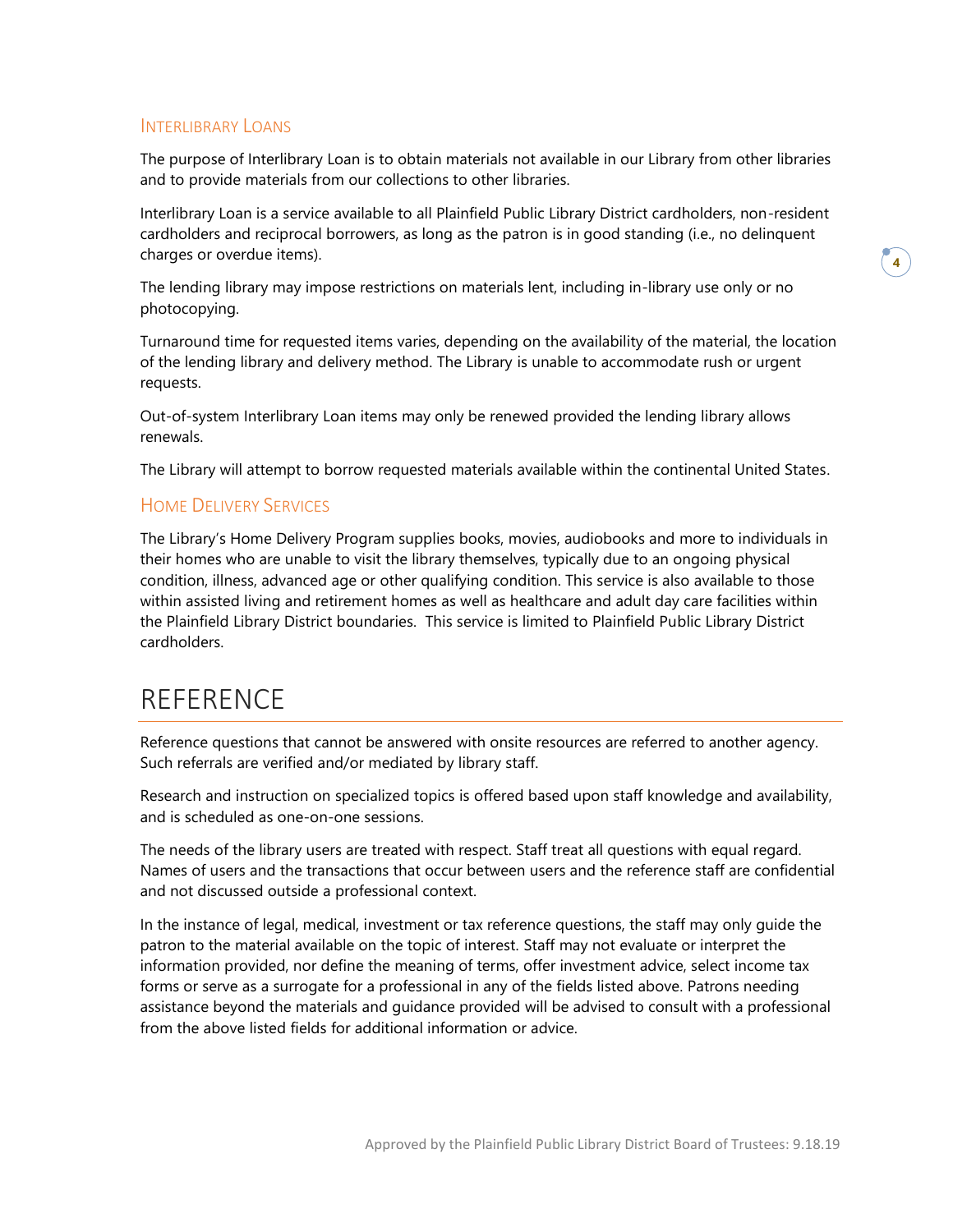# YOUTH SERVICES

Staff is trained to provide reference and reader's advisory service to children from birth through high school and their caregivers.

The needs of the library users are treated with respect. Staff treat all questions with equal regard. Names of users and the transactions that occur between users and the reference staff are confidential and not discussed outside a professional context.

Staff provides materials to support both the educational and recreational endeavors of the library users.

Trained staff plans programming based on what is both developmentally beneficial and socially appropriate to a specific age group.

# COMPUTER AND INTERNET USE

The Plainfield Public Library District provides access to computers, Internet and electronic resources as tools to be utilized in fulfilling the Library's mission. The same standards of intellectual freedom, privacy and confidentiality endorsed by the American Library Association and incorporated into the policies of the Plainfield Public Library District shall be applied to all electronic media offered to our patrons.

## RESPONSIBILITIES OF USERS

The Library's computers may be used only for legal purposes. Library computer users must comply with all local, state and federal laws while using the Library's computers.

Users are responsible for saving data to portable data storage media and/or cloud service.

Internet users who choose to contact fee-based services while using the Library's computers are responsible for any and all charges incurred.

#### USE OF COMPUTERS AND INTERNET

The Plainfield Public Library District requires that patrons using Library computers, including access to the internet, do so within the guidelines of acceptable use. The following activities are unacceptable:

- Use of electronic information networks for any purpose which results in the harassment of other users
- Destruction of, damage to or unauthorized alteration of the Library's computer equipment software or network security procedures
- Use of electronic information networks in any way which violates a Federal or State law
- Use of electronic information networks in any way which violates licensing and payment agreements between the Plainfield Public Library District and network/database providers
- Unauthorized duplication of copy-protected software or violation of software license agreements
- Violation of system security
- Violation of the Code of Conduct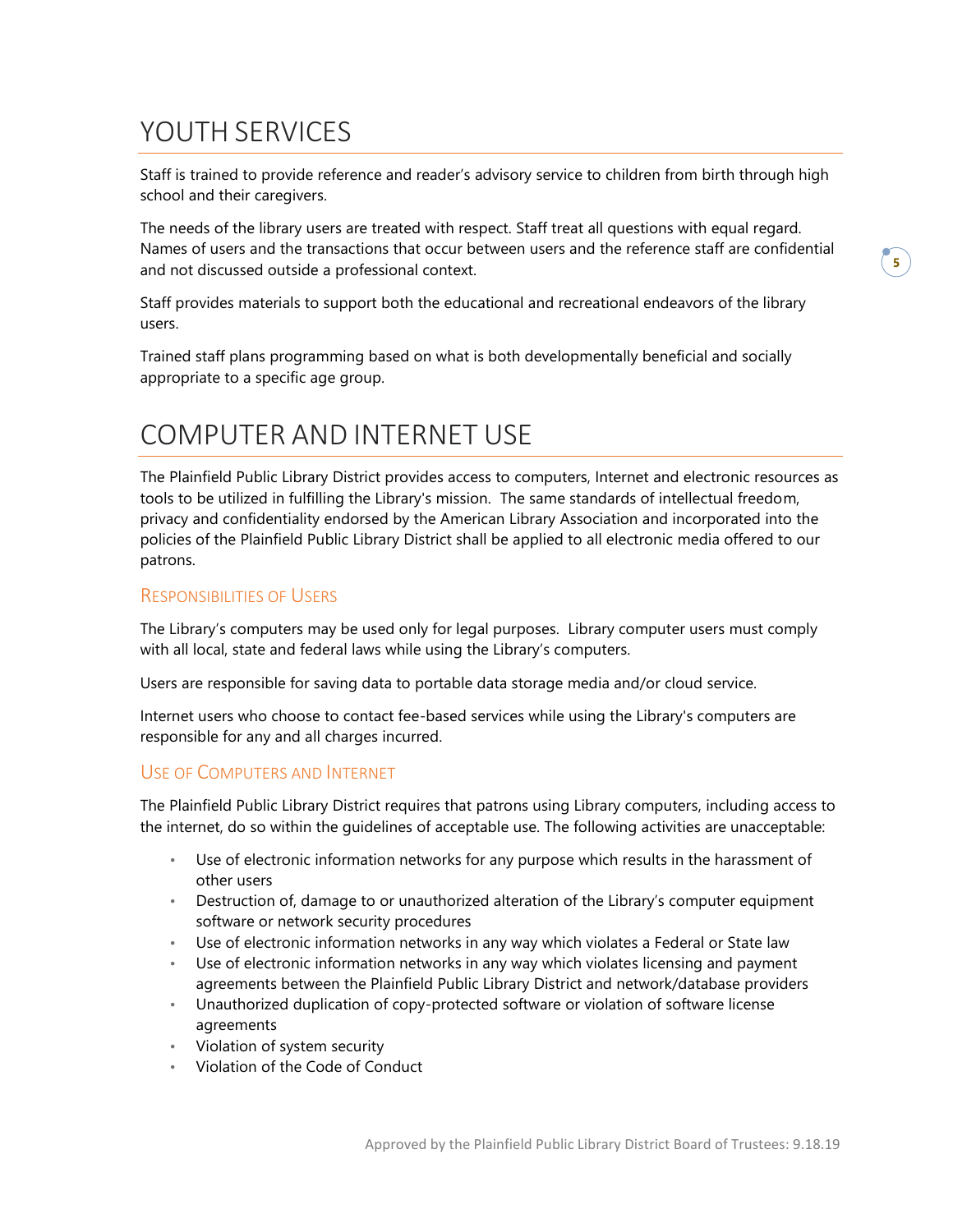# CHILDREN'S ACCESS AND PARENTAL RESPONSIBILITY

The Library affirms the right and responsibility of a parent or legal guardian to determine and monitor their children's use of library materials and resources, including computers and the internet. Library staff is unable to monitor children's use.

Children under age 9 must be accompanied by an adult when using a computer.

### WIRELESS NETWORK

The Library provides free wireless (WiFi) access for patrons. By choosing to use the Library's WiFi service, the user agrees to abide by all applicable Library policies. Signal strength may vary within the Library building. No guarantee is made for network security or wireless access connectivity.

### **DISCLAIMER**

The Library cannot control or monitor material which may be accessible from internet sources. The Plainfield Public Library District assumes no responsibility for any damages, direct or indirect, arising from use of its computers, computer network or from its connection to other internet services. Users are discouraged from offering personal information about themselves to sites on the internet.

# NOTARY PUBLIC

The Library offers limited notary services free of charge.

We do not provide notary service for the following types of documents, including but not limited to:

- Refinancing or other types of real estate loans, purchases, sales, beneficial interests in land trusts and deeds.
- An Apostille is a form that certifies the authenticity of a document that is issued in one country to be used and considered valid in another. These can be obtained through the Secretary o[f State's office](http://www.cyberdriveillinois.com/departments/index/apostilles.html).
- Government I-9 forms

Notary Public services may not be available at all times the Library is open to the public.

# PROCTORING SERVICES

The Library offers proctoring services free of charge to adult Plainfield Public Library District cardholders on exams that are four hours or less, with the following stipulations:

- Proctoring must be scheduled at least one week in advance and is administered by appointment only.
- There is a \$5 rescheduling fee for cancellations.
- The Library cannot provide a dedicated quiet space for taking exams.
- Proctors will not remain with the student but will intermittently monitor them.